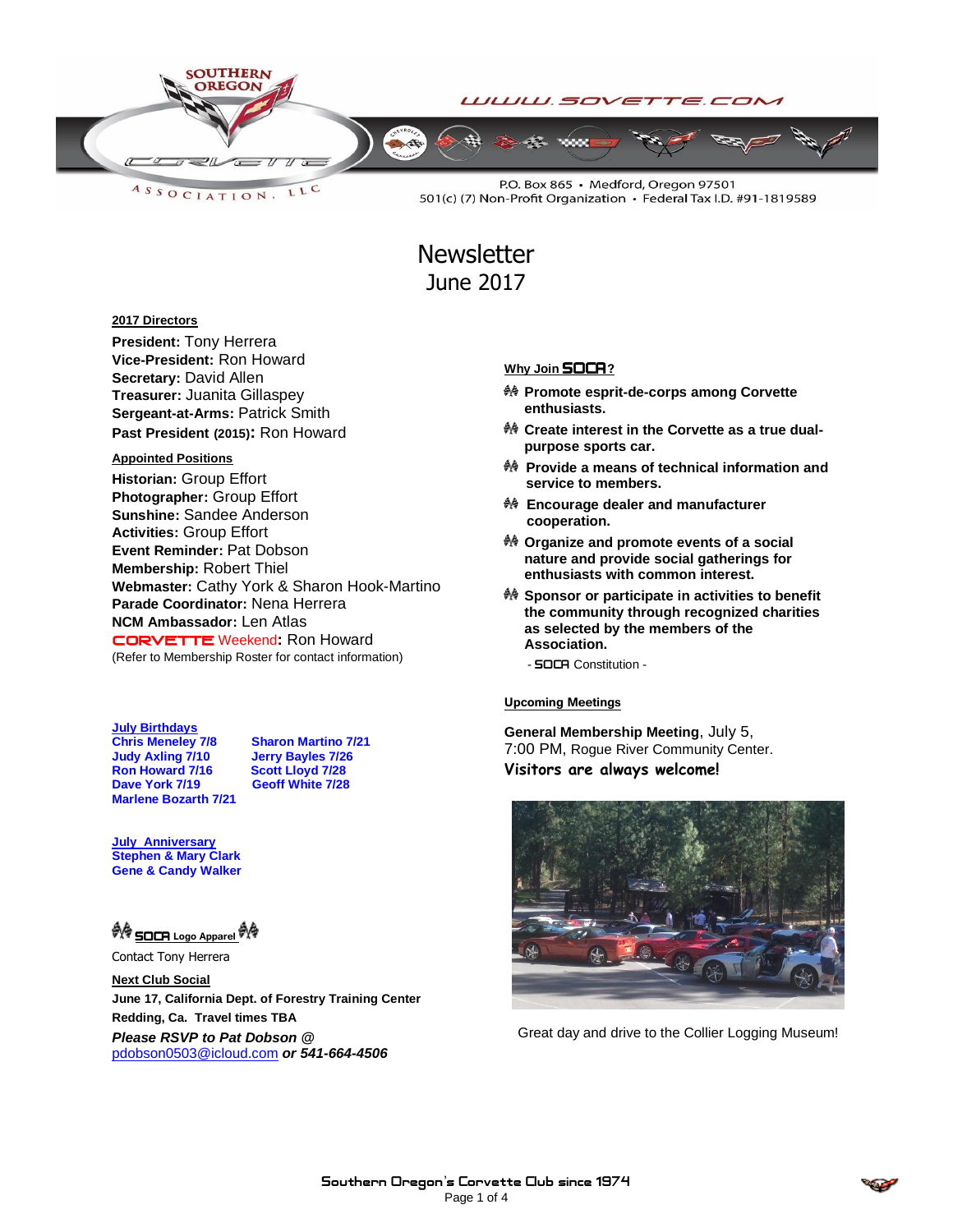## Events & Activities

June 17- SOCA Cruise & Social. Redding, Cal. Tour of the Calif. Fire Air Attack Training Center which includes Planes, tanker trucks, helicopters and an informational lecture. Details TBA. Redding Corvette Club has been invited to join us.

June 18 – Father's Day, Schmidt Winery "Wines & Wheels" event. This is a Sunday event. Additional info. in the business section below.

June 21 – SUMMER BEGINS!

June 24 – Rooster Crow Parade, Rogue River. Drive to Shady Cove and Mac's Diner after the parade. NOTE: This is a candy throw. Do not bring candy that will melt.

July 4 – Eagle Point Parade. Details TBA. This is a Tuesday parade.

July 5- SOCA General Membership Meeting, 7:00 P.M., Rogue River Community Center, Rogue River

July 14 – 15 CORVETTE WEEKEND!

August 2 – SOCA General Membership Meeting, 7:00 P.M., Rogue River Community Center, Rogue River

August 12 – SOCA Cruise & Social. Trees of Mystery Cruise. Details TBA

OTHER EVENTS: Sept. 16 – Lake of the Woods Car Show & December – Grants Pass Christmas Parade. Details TBA

> For additional events, information and links, go to the S.O.C.A. website Events Page <http://www.sovette.com/default.asp?pg=activities>

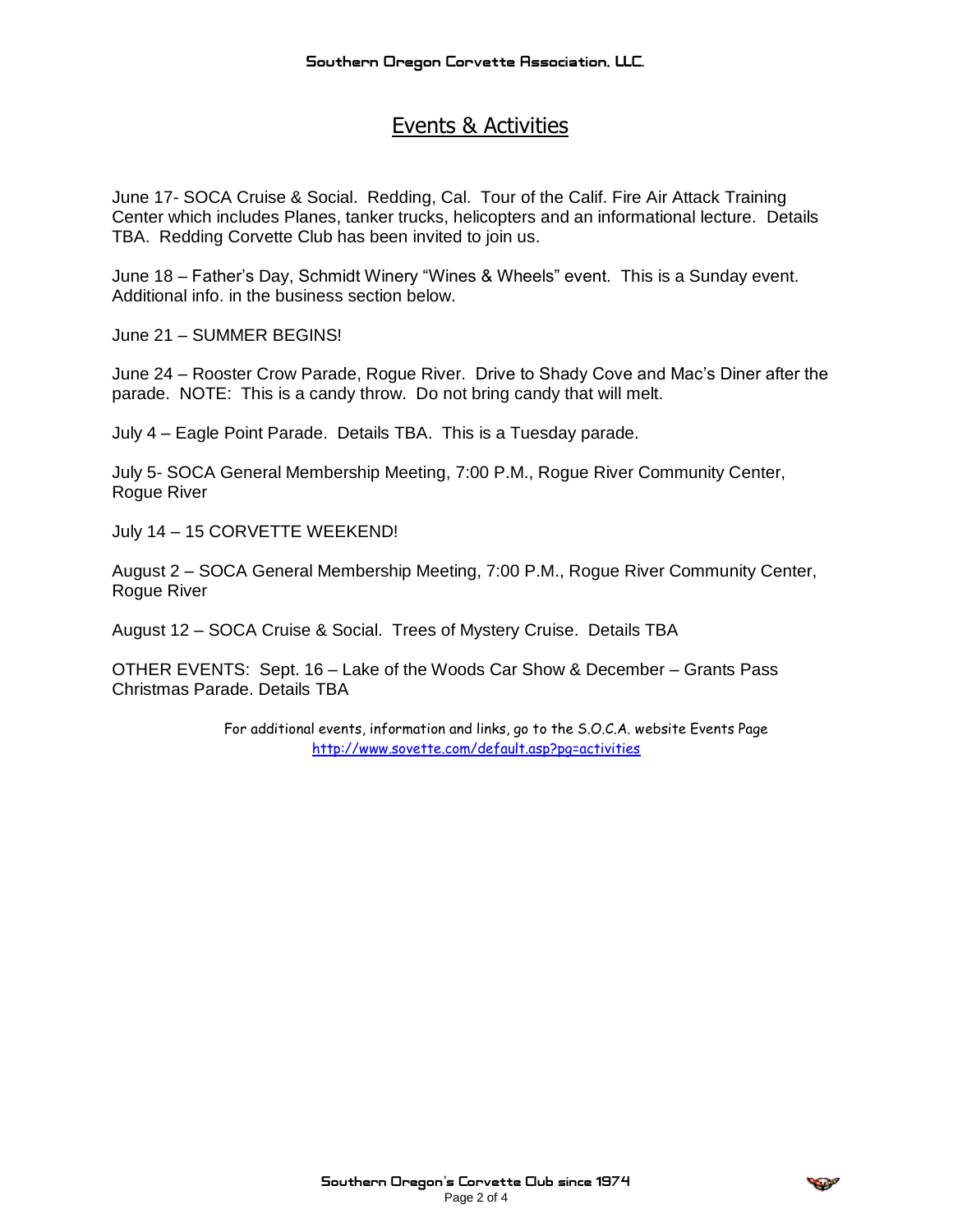

## **Commemorating 50 Years of Corvettes and Astronauts**

**Charlie Robertson - GM PR - 5-05-2011**



**DETROIT - On May 5, 1961, Alan B. Shepard became the first American to travel into outer space. When he returned to terra firma, Shepard got behind the wheel of a Chevrolet Corvette and the legends of America's favorite sports car and spacemen have been intertwined ever since.**

**On May 7, 2011, approximately 30 of America's surviving astronauts are expected to gather at Cocoa Beach, Fla., where they will participate in a parade commemorating the 50th anniversary of Shepard's historic sub-orbital flight. Fittingly, they will be driven in Corvettes representing all six design generations built since the famed sports car's 1953 debut.**

**"Each astronaut will ride in a Corvette from the generation current at the time of their mission," parade coordinator John T. R. Dillon III said. Dillon, a Safety Engineer at the Kennedy Space Center, is also a Corvette owner and member of the Cape Kennedy Corvette Club, which counted four astronauts among its original membership when it was founded in 1967.**

**"All of the astronauts were test pilots back then; they flew performance aircraft and they moved into performance cars with a well-honed appreciation for handling, acceleration and so forth," Dillon said. Shepard brought along his 1957 Corvette when he reported for Space Program training in April, 1959...he would own at least 10 Corvettes in his lifetime. His enthusiasm for sports cars was shared by several of the other adventurous and dedicated young men who would train with him to become America's first astronauts.**

**Shortly after Shepard's historic flight, then General Motors Executive Edward N. Cole presented the astronaut with a new, white, 1962 Corvette. The car had been outfitted by GM designers with a customized space-age interior. As GM did not routinely give away cars, the Corvette-astronaut connection might have become totally coincidental in the years that followed, had not Florida Chevrolet dealer Jim Rathmann stepped into the picture.**

**After winning the 1960 Indianapolis 500 as a professional racer, Rathmann opened a Chevrolet-Cadillac dealership at Melbourne, Fla., near the Space Center, in 1961. Sensing that most of the**